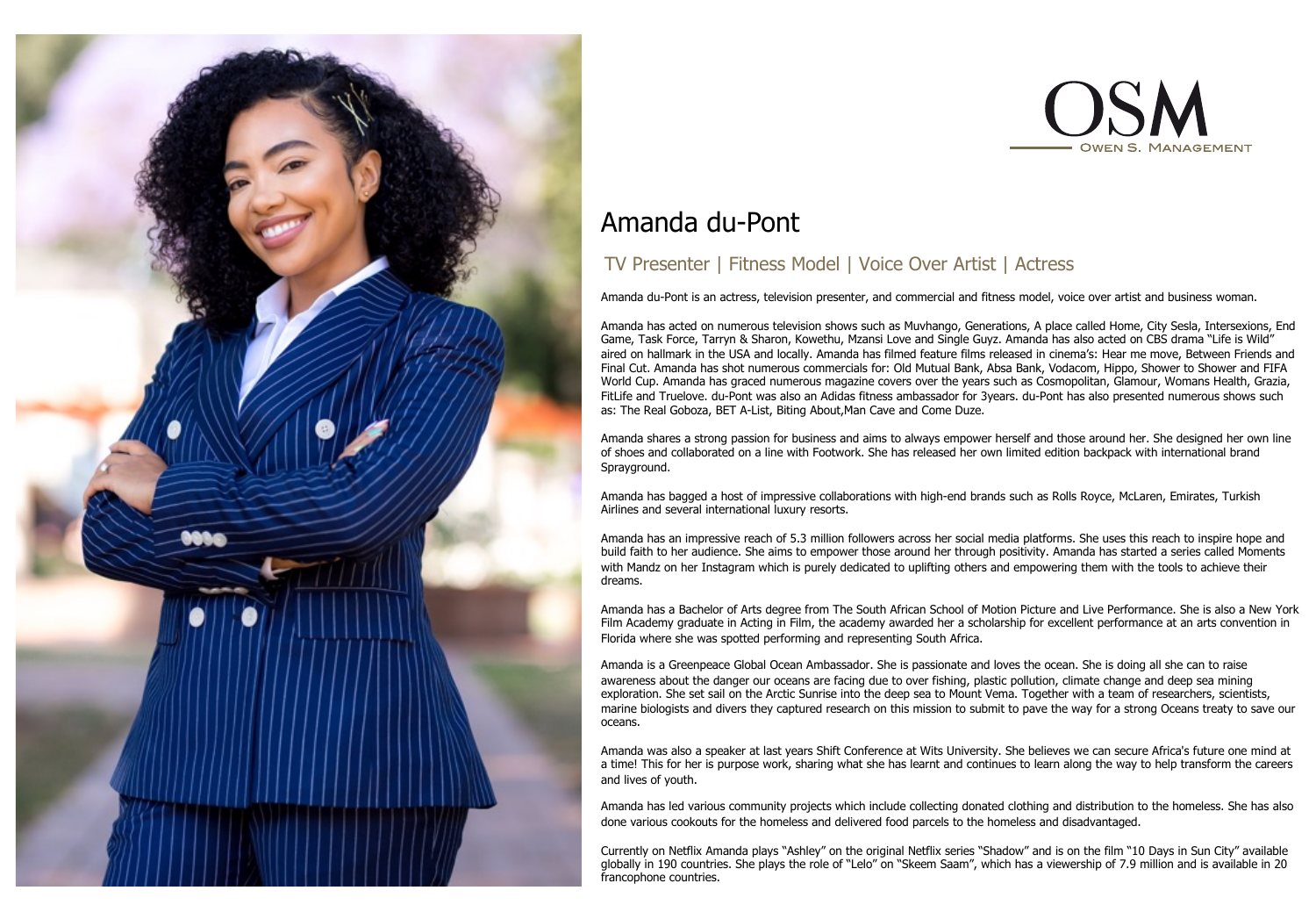# Performance Resume

# Amanda du-Pont

### **TRAINING:**

Bachelor of Arts Degree in Live Performance from the South African School of Motion Picture and Live Performance, Diploma in acting for film from the New York Film Academy, taught and trained by acting coach James Miles.

#### **TELEVISION EXPERIENCE:**

| 2020 – 2021 | Skeem Saam 8       |
|-------------|--------------------|
| 2018 - 2019 | Skeem Saam 7       |
| 2017 - 2018 | Skeem Saam 6       |
| 2017        | Shadow 1           |
| 2017        | Taryn & Sharon     |
| 2016 - 2017 | Skeem Saam 5       |
| 2015 - 2016 | Skeem Saam 4       |
| 2014 - 2015 | Skeem Saam 3       |
| 2014        | Kowethu            |
| 2014        | <b>Task Force</b>  |
| 2013 - 2014 | Mzansi Love        |
| 2013        | End Game           |
| 2013        | Single Guyz        |
| 2013        | Intersextions      |
| 2010        | City Ses'la        |
| 2009 - 2011 | Muvhango           |
| 2008        | Life is Wild       |
| 2008        | Generations 1      |
| 2008        | A Place Called Hon |
|             |                    |

### **PRESENTING EXPERIENCE:**

2016 - 2017 BET A-List Role: Host BET Africa 2016 Biting About Role: Host Role: Host SABC 3<br>
2013 – 2014 The Real Goboza 7 + 8 Role: Host SABC 1 The Real Goboza  $7 + 8$ 2013 Come Duze 10 Come Come Cup Come Cup Come Cup Come Come Come Come Come Come Role: Host Cup Come Cup Come C

#### **FILM EXPERIENCE:**

2020 The Domestic Role: Blessing 33 Films 2019 10 Days in Sun City **Role:** Netflix 2014 Between Friends: Ithala Role: Nisha Role: Nisha Dir. Trevor Calverly

PEU Communications **2018 – 2019 PEU Communications** 2018 - 2017 - 2017 - 2017 - 2017 - 2017 - 2017 - 2017 - 2017 - 2017 - 2017 - 2017 - 2017 - 2017 - 2017 - 2017 - 2017 - 2017 - 2017 - 2017 - 2017 - 2017 - 2017 - 2017 - 2017 - 2017 - 2017 - 2017 - 2017 - 2017 - 2017 - 2017 **2017 Role: Ashley 1 Role: Ashley 1 Role: Ashley Haymaker Productions** 2017 Taryn & Sharon Role: Sharon Quizzical Pictures 2016 - 2017 - 2018 - 2019 - 2017 - 2018 - 2019 - 2017 - 2018 - 2019 - 2017 - 2018 - 2019 - 2019 - 2017 - 2017 - 2018 - 2019 - 2018 - 2019 - 2019 - 2019 - 2019 - 2019 - 2019 - 2019 - 2019 - 2019 - 2019 - 2019 - 2019 - 2019 2016: Lelo PEU Communications PEU Communications<br>2014 - 2016 - 2016 POD PEU Communications<br>2 Doppleganger Produc Doppleganger Productions Role: Christelle Ndlovu Stepping Stone Pictures Role: Khalipha **Fireworx Media 2015 Role: Suzie Fireworx Media** 2013 Single Guyz Role: Khuli Quizzical Pictures Quizzical Pictures Role: Khanyi Mbuli Black Brain Pictures **2008 - Role: Thabisile Dlamini** Word of Mouth Pictures 2008 Life is Wild Role: Serina CBS Productions - Hallmark Pole: Georgina and Morula Pictures<br>2008 Role: Yolisa Morula Pictures 2008 A Place Called Home Role: Yolisa T.O.M. Pictures

Diamond Groove Pictures Final Cut Role: Dir. Omar Naim Hear Me Move Role: Guest Star Dir. Wandile Molebatsi





Hair: Black Eyes: Brown Height: 1,64m Languages: English, Seswati and Basic French